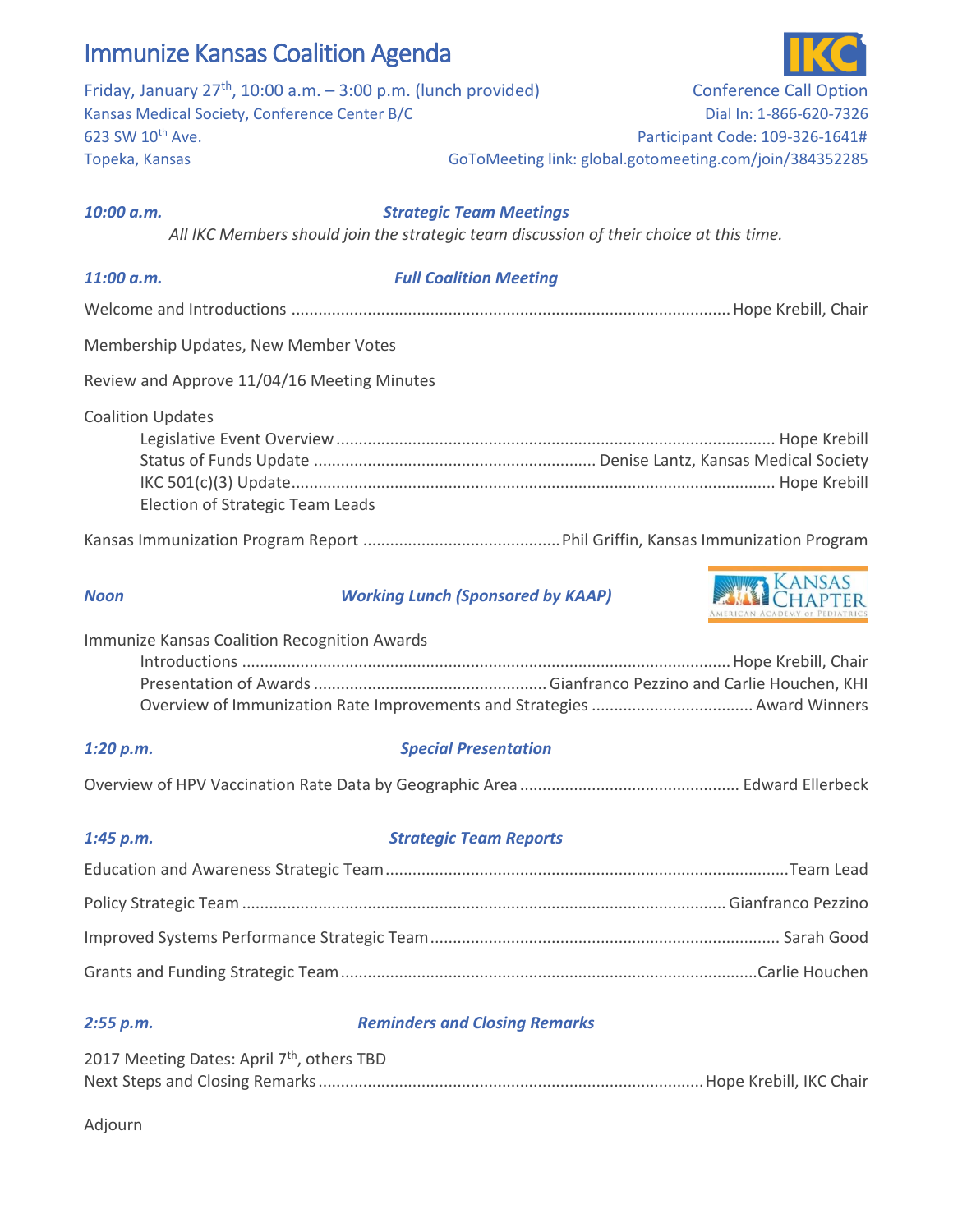

- 1. Welcome and Introductions
- 2. Online Presence: Continue to promote online tools and forward ideas, concerns, and requests for changes to Connie at [csatzler@kansas.net.](mailto:csatzler@kansas.net)
	- a. Website: <http://www.immunizekansascoalition.org/>
	- b. Facebook page[: https://www.facebook.com/immunizekansascoalition](https://www.facebook.com/immunizekansascoalition)
	- c. HPV Toolkit: <http://www.immunizekansascoalition.org/hpv-resources.asp>
	- d. Meningococcal Toolkit
- 3. Update: Legislative Event
	- a. Thursday, February 2<sup>nd</sup>, 5-7 p.m., KMS Building
	- b. Brief Program at 5:30 p.m. (no longer than 20-30 minutes)
		- i. Welcome by Hope
		- ii. Introductions by Dr. Eplee
		- iii. Panel
			- 1. Becky Prall: Parent of son with long-term effects of influenza
			- 2. Michele Longabaugh: HPV Survivor
			- 3. Andy Marso: Meningitis Survivor
		- iv. Brief Q&A
	- c. Resources
		- i. Vaccine Information Sheet developed by Education Committee
		- ii. IKC Information Card
		- iii. Running Slide Show of Infographics
		- iv. Selected Infographics Posters on Easels
		- v. Possibly Meningococcal Vaccine Call to Change if approved today (?)
	- d. Follow-up Email After Event with Kansas Immunization Statistics
- 4. Awareness Committee Report Dan Leong
	- a. Legislative Event
	- b. Continued HPV Toolkit Promotion
	- c. Promotion of Meningitis Toolkit Upon Release
	- d. Regular Meeting Time
	- e. Other
- 5. Education Committee Report Laura Connolly
	- a. Information Sheet for Legislative Event
	- b. Someone You Love Video Mary Beth Warren
	- c. Education on New HPV Recommendations
	- d. Book Update and Book Review Form
	- e. Regular Meeting Time
	- f. Other
- 6. Conferences and Exhibits
	- a. Volunteer Needed for April 21<sup>st</sup> KAAP Meeting
	- b. Other
- 7. Other Business
- 8. Next Steps for this Team
- 9. Meeting Report Out to Full Coalition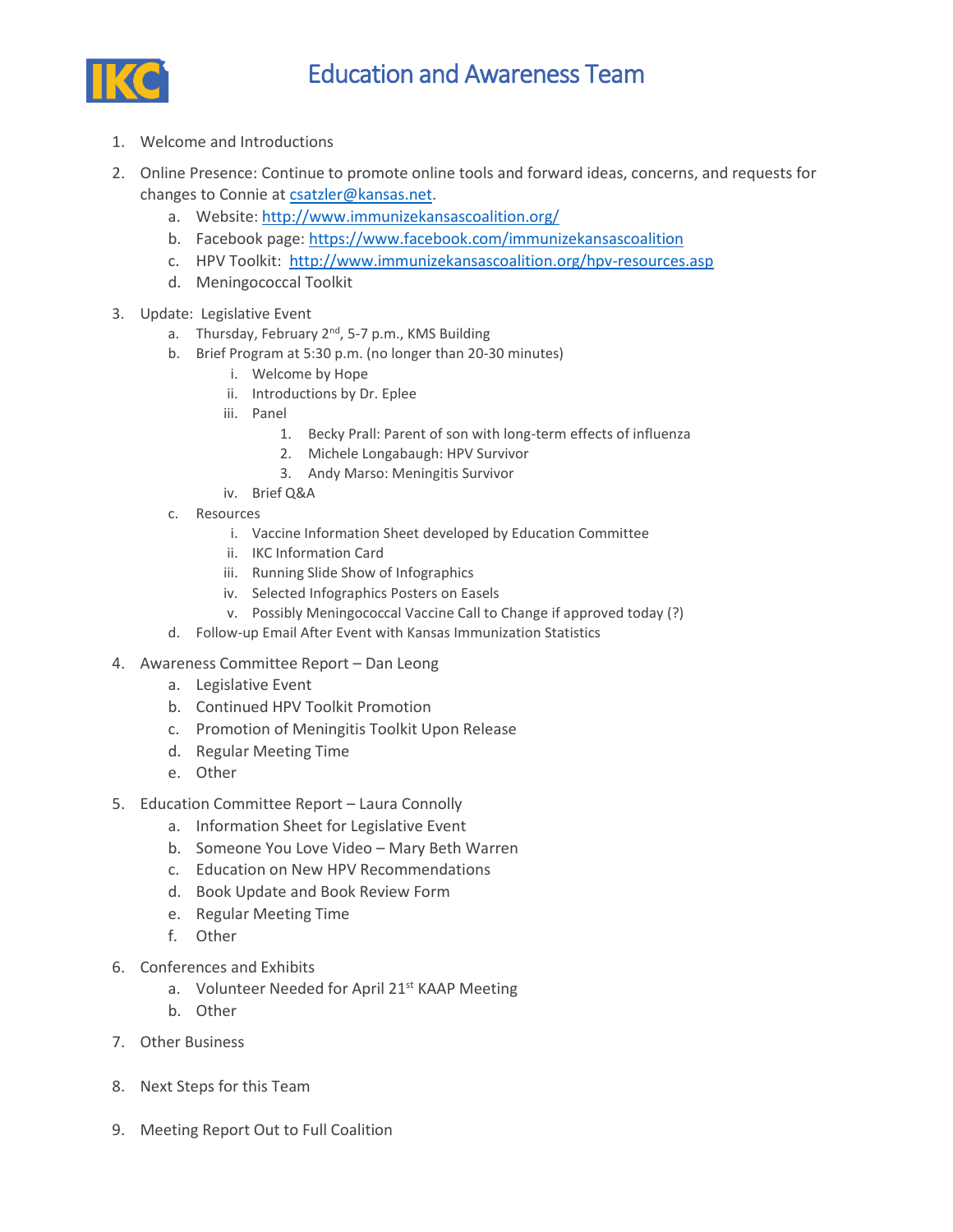

# Policy Team

Dr. Gianfranco Pezzino, Team Lead

- 1. Welcome and Introductions
- 2. Immunization Administration by Pharmacists
	- a. Update on H.B. 2030
	- b. Discussion
- 3. WebIZ Requirement
	- a. Update on H.B. 2121
	- b. Discussion
- 4. Meningococcal Requirement
- 5. College and University Model Vaccine Policy
	- a. Next Steps on Draft Model Policy
	- b. Discussion
- 6. Other Business
- 7. Next Steps for this Team
- 8. Meeting Report Out to Full Coalition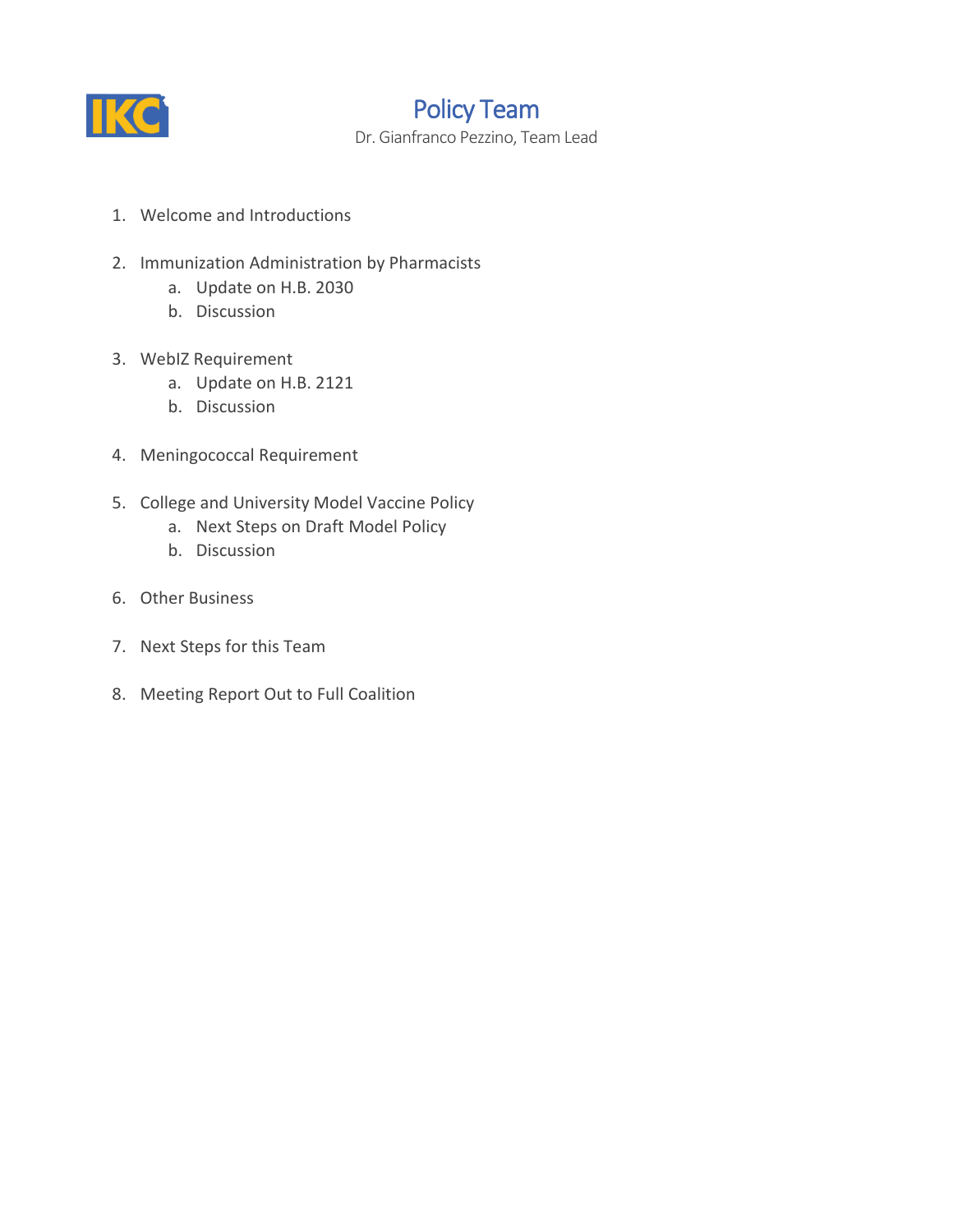

# Improved Systems Performance Team

Sarah Good, Team Lead

- 1. Welcome and Introductions
- 2. Meningococcal Vaccine Toolkit Development Report to Committee and Team Discussion
	- a. Review Call to Change
	- b. Review Other Materials
	- c. Next Steps for Final Approval and Release of Toolkit
- 3. HPV Vaccine Toolkit
	- a. Review Updates Needed to 2-Dose Schedule Change
	- b. Next Steps
- 4. Other Business
- 5. Next Steps for this Team
- 6. Meeting Report Out to Full Coalition